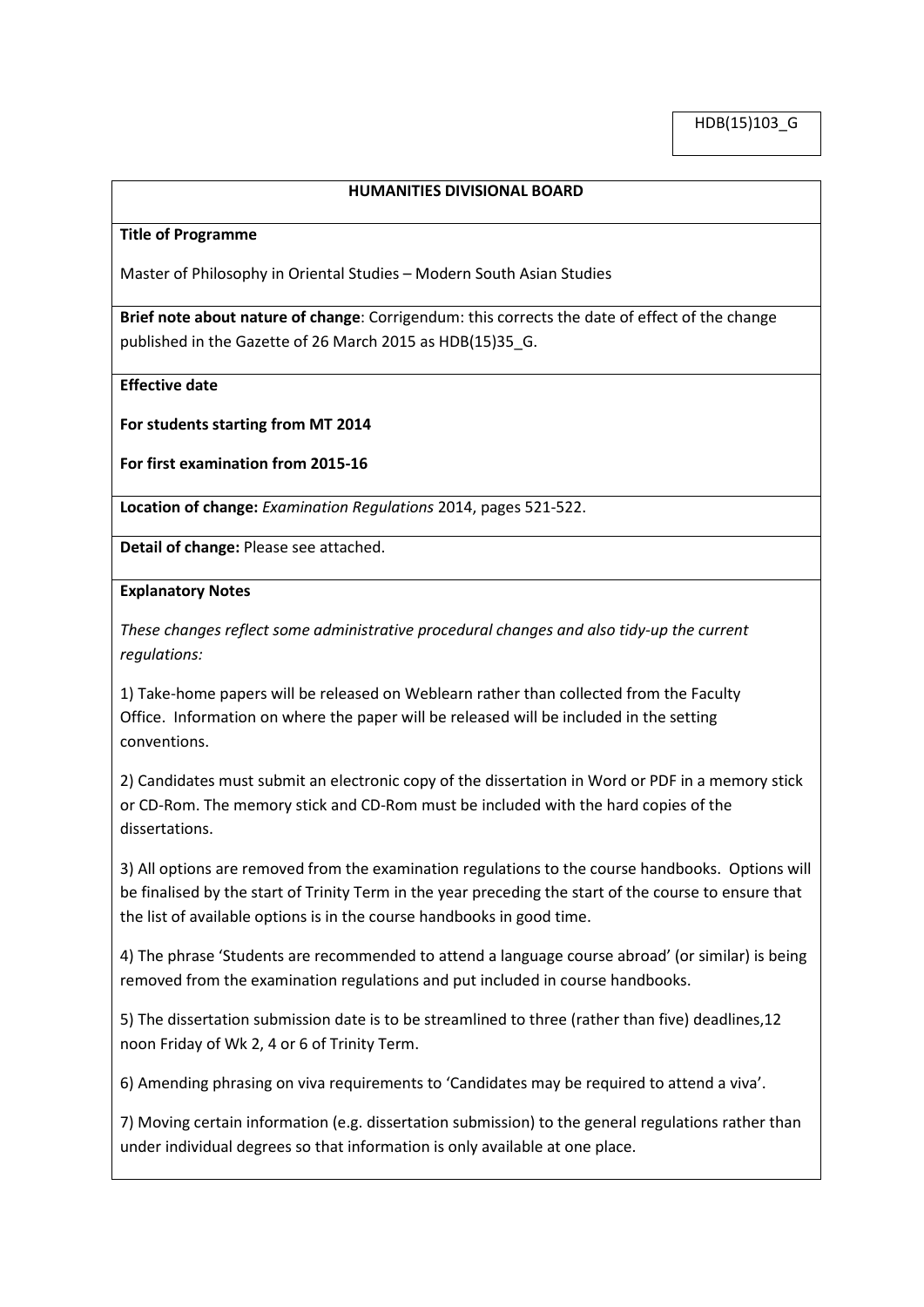# **(xii) Modern South Asian Studies**

A. *Qualifying Examination* Candidates must pass a qualifying examination in Modern South Asian Studies not later than the end of the third term after that in which the candidate's name is first entered on the register of M.Phil students. Unless exempted by the Board of the Faculty of Oriental Studies candidates will be required to offer the following papers:

1. A language examination in Hindi (Beginners or Advanced), Brajbhasha and Old Hindi Texts I, or a substitute core language, based on knowledge of grammar, translation and reading comprehension. (Teaching for some languages may not be available every year).

2. A general methodological paper on the history and culture of South Asia, to be assessed by three-hour examination.

Candidates, who will submit a take-home essay in their first year of the course to partially fulfil the requirements of (*c*) in the Final Examination, must enter for this paper in their first year. The mark for such essays will not be moderated until the candidate's final year of the course. Any failed Final Examination papers may be retaken on one occasion only, at the same time in the following academic year.

# B. *Final Examination*

1. All candidates must offer:

(*a*) one of the following language papers in Hindi (Advanced), Literary Hindi, Bengali, Brajbhasha & Old Hindi Texts, Sanskrit, Tibetan or Persian, based on knowledge of grammar, translation and reading comprehension. (Teaching for some languages may not be available every year).

(*b*) a thesis of not more than 20,000 words on a topic selected by the candidate in consultation with his or her supervisor and approved by the Faculty Board. **[{](http://www.admin.ox.ac.uk/examregs/15-36_Special_Regulations.shtml%23univ-9780199202669-note-97)** [HYPERLINK "http://www.admin.ox.ac.uk/examregs/15-](http://www.admin.ox.ac.uk/examregs/15-36_Special_Regulations.shtml%23univ-9780199202669-note-97) [36\\_Special\\_Regulations.shtml" \l "univ-9780199202669-note-97"](http://www.admin.ox.ac.uk/examregs/15-36_Special_Regulations.shtml%23univ-9780199202669-note-97) **}**. Applications for approval of the thesis subject must reach the Board of the Faculty of Oriental Studies, Oriental Institute, on or before Monday of nought week of Hilary Term in the second year of the course. Three typewritten copies of the thesis must be delivered to the Examination Schools, High Street, Oxford not later than noon on Friday of the third week of the Trinity Full Term in which the examination is to be taken.

 $(c)$  three papers from  $(i)$ - $(xvii)$  belowfrom a list published in the Course Handbook. Instead of one of these papersthe papers on the list, a candidate may offer a paper on a subject not included in the list below, with the approval of the board. Teaching for some optional subjects may not be available in every year.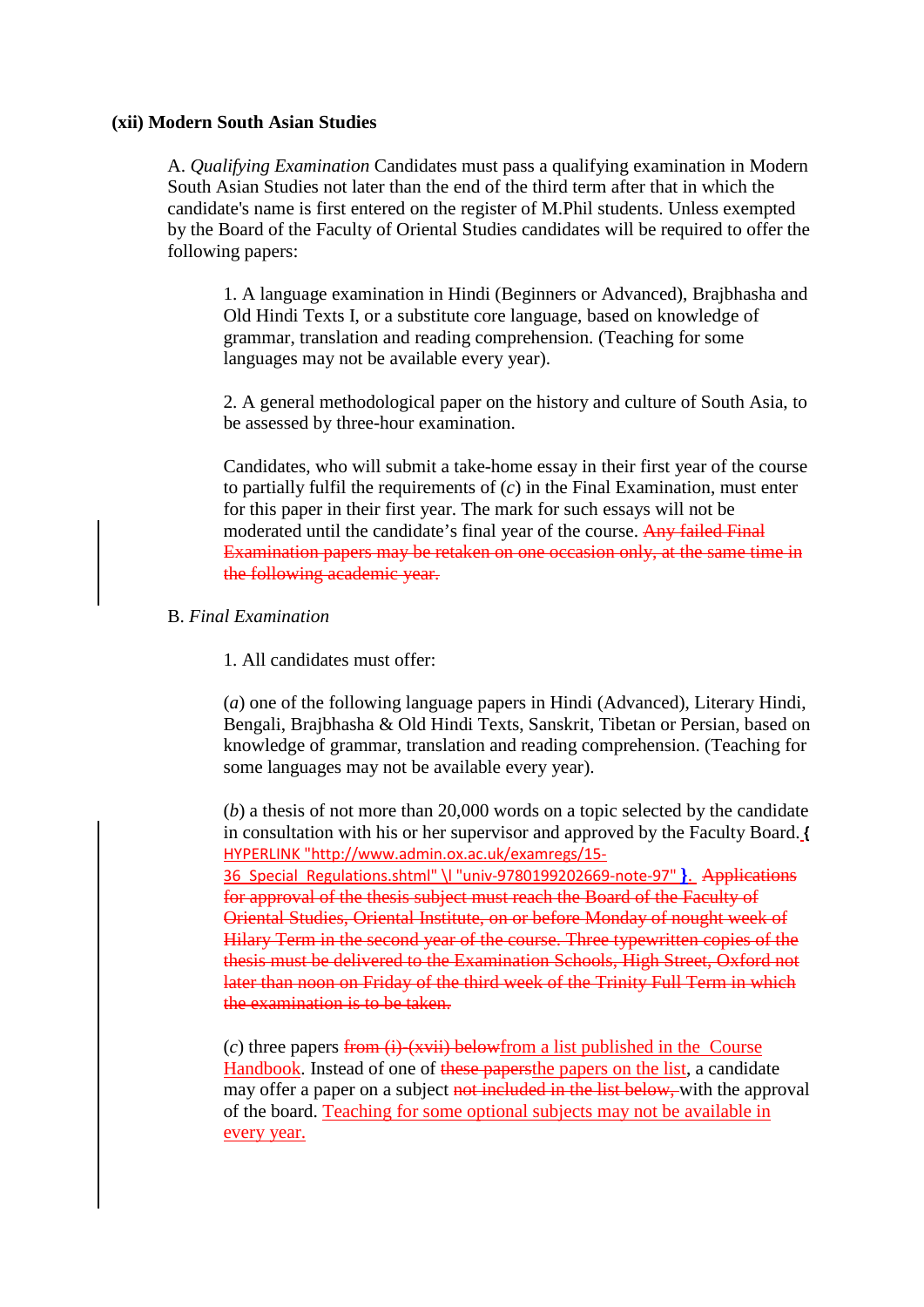The papers can be assessed either by a three hour examination paper at the end of the second year or a take-home examination paper. The method of examination will be published in the course handbook. Candidates are required to submit two essays of no more than 5000 words each, on topics selected by the candidate from a list on the take-home examination paper. The list of topics will be published after 12noon on the last Friday of term in which teaching for the paper is completed. Candidates will be contacted with details of how to collect or access the questions. The essays must be submitted to the Examination Schools, High Street, Oxford, by 12 noon on the Friday of noughth week of the term following that in which formal teaching for the Optional Subject is completed. When a paper assessed by essay is taught in the first year of the course, candidates must enter for the paper in the first year. Candidates are not allowed to enter for papers already chosen as unit 1 in the Qualifying Examination and I(a) in the Final Examination.

Optional Subjects Courses marked with an asterisk are assessed by three-hour examination at the end of the second year. Others may be assessed either by three-hour examination at the end of the second year or on the basis of two essays of not more than 5,000 words each, on topics selected by the candidate from a list on the take-home examination paper, to be collected from the Faculty Office after 12 noon on the last Friday of term in which teaching for the paper is completed. The essays must be submitted to the Examination Schools, High Street, Oxford, by 12 noon on the Friday of noughth week of the term following that in which formal teaching for the Optional Subject is completed. When a paper assessed by essay is taught in the first year of the course, candidates must enter for the paper in the first year. Candidates are not allowed to enter for papers already chosen as unit 1 in the Qualifying Examination and I(a) in the Final Examination. The Optional Subjects are:

(i) Brajbhasha & Old Hindi Texts I (ii) Brajbhasha & Old Hindi Texts II (iii) Advanced Hindi (iv) Urdu Literary Texts (v) History and Civilisation of Tibet and the Himalayas (Paper (iii) in the MPhil in Oriental Studies (xi) *Tibetan and Himalayan Studies*) (vi) The Social Anthropology of a Selected Region: South Asia (Paper (i) in the MPhil in Social Anthropology) (vii) Societies and economies in India 1600- 1800 (viii) Aspects of social change in South Asia, c. 1860 to the Present (Advanced Option (ii) in the MSt in Global and Imperial History) (ix) Islamic History in South Asia (x) Scientific knowledge systems and their history in India (xi) History and Politics of South Asia (Paper (e) in the MPhil in Politics) (xii) Gender and Society in India, c. 1800 to the present (xiii) Material and visual culture of South Asia (xiv) Approaches to the history of Hinduism in India (xv) Shaivism (xvi) History of Medicine in South Asia (xvii) Gender and experience in Hindi Literature (xviii) History of Afghanistan c. 1900 to the present (xix) Any other subject approved by the faculty board Teaching for some optional subjects may not be available in every year.